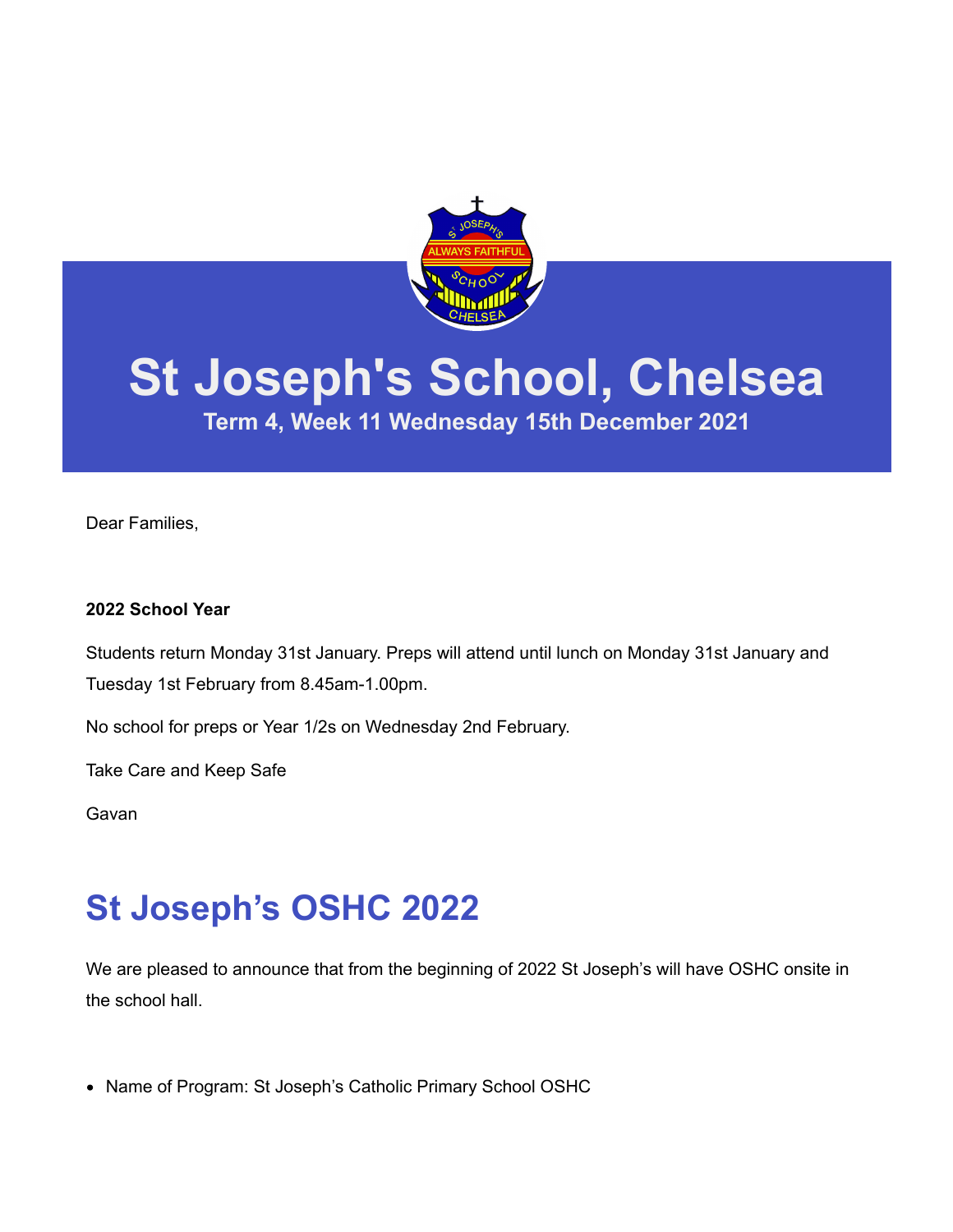- Enrolments for 2022 will begin on Wednesday 8th of December 2022 an email will be sent to existing families regarding enrolments. For new families please visit <https://www.kingston.vic.gov.au/Services/Family-and-Children/Before-and-After-School-Program> to enrol.
- The Before School Program will remain onsite at Chelsea Primary School unless demand increases. Please complete this form in regard to finding interest for Before School Care onsite at St Joseph's. [Before School Care Use in 2022 at St Joseph](https://forms.gle/C3SnKUDZnK6oqNWg6)
- After School Care will begin, onsite at St Joseph's on Monday 31st January 2022.



Friday 24 December

6pm (5.30pm Carols) DOUBLE VACCINATED STATUS - no limits in attendees number 9pm (8.30pm Carols) DOUBLE VACCINATED STATUS - no limits in attendees number

Saturday 25 December

9am at vaccination status unknown - max 50 people (unless restrictions change) 11am DOUBLE VACCINATED STATUS - no limits in attendees number. The Families Choir will be attending this Mass.

If any children would like to join the choir please contact the parish office on 972 2211 chelsea@cam.org.au.

All of the above is subject to any government restrictions that may be introduced.

Office contact 9772 2211



#### **PSW new price list**

Please find PSW's new price list attached.

**[Download](https://enewsletter.coralcommunities.com/download?file=/file_module/23506/file_download_23506_4481462279.pdf)**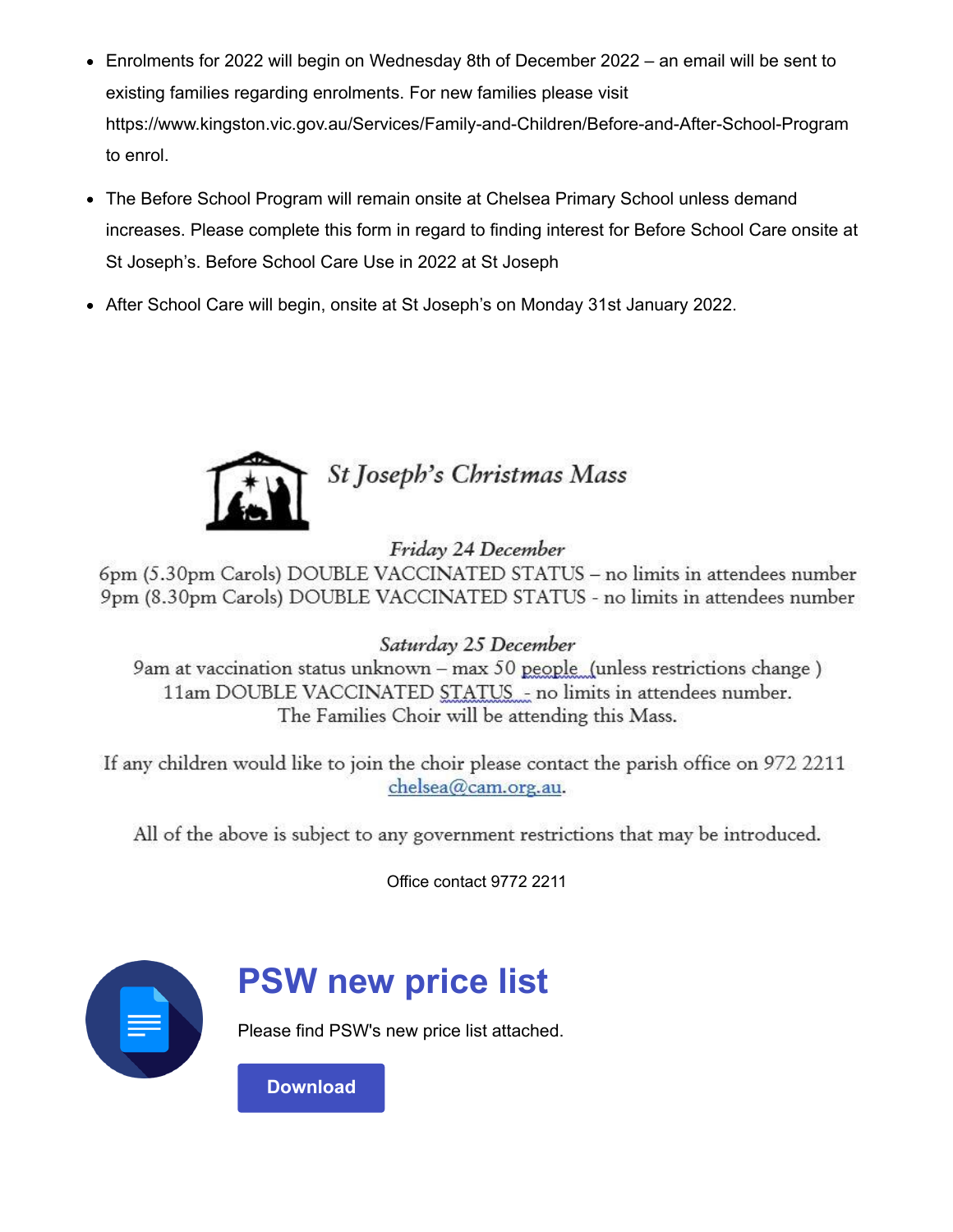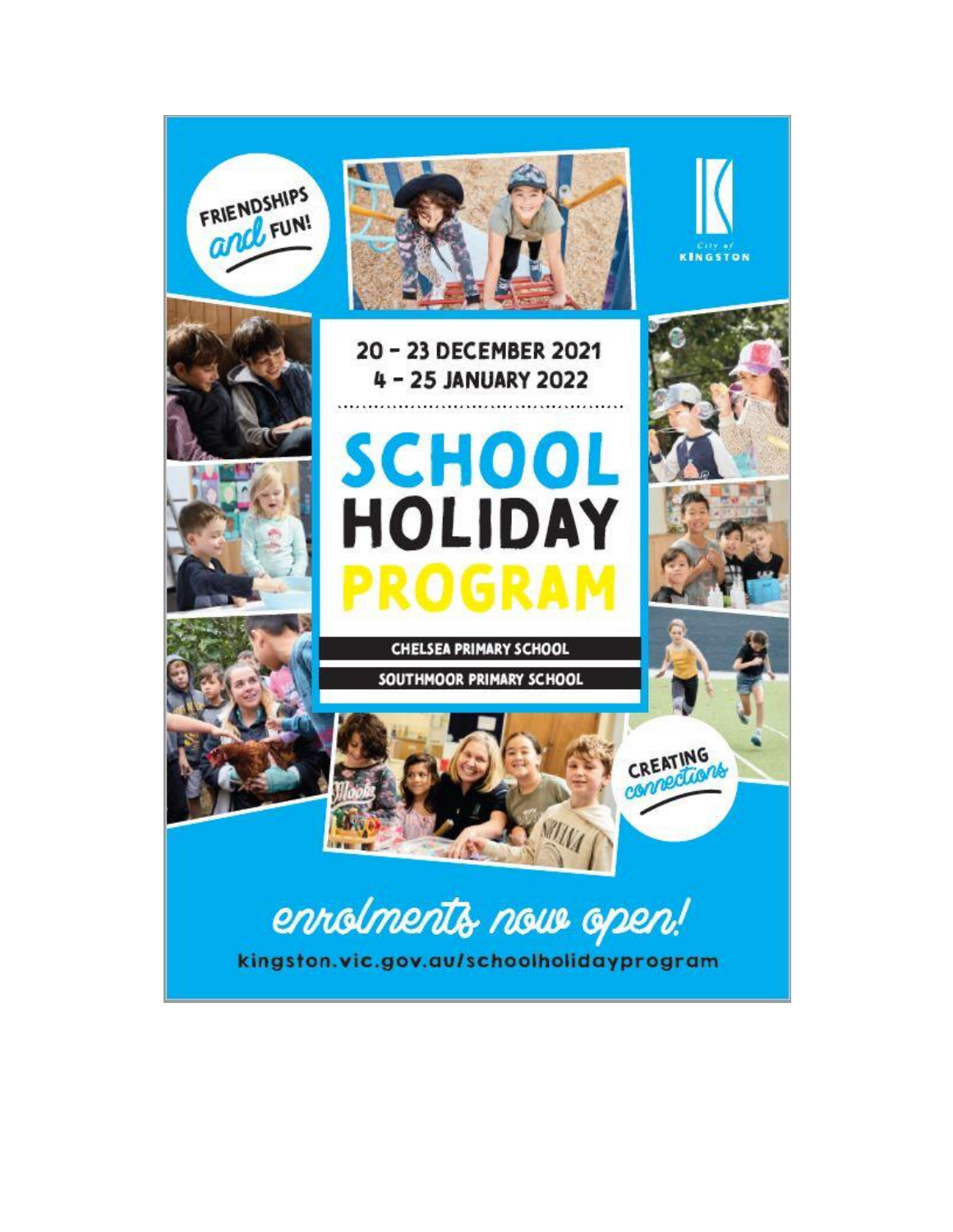

New to basketball? No worries! Create an independent team or join one of our Domestic Clubs at Chelsea and District Basketball Association. Our junior domestic competition is run at three venues on Monday, Tuesday and Wednesday evenings: Bonbeach Stadium, Patterson River Secondary College and Flinders (Carrum Downs).

SCAN THE QR CODE FOR MORE INFO ON OUR WEBSITE:

- Age Groups
- Competition Calendar
- · Domestic Club contacts

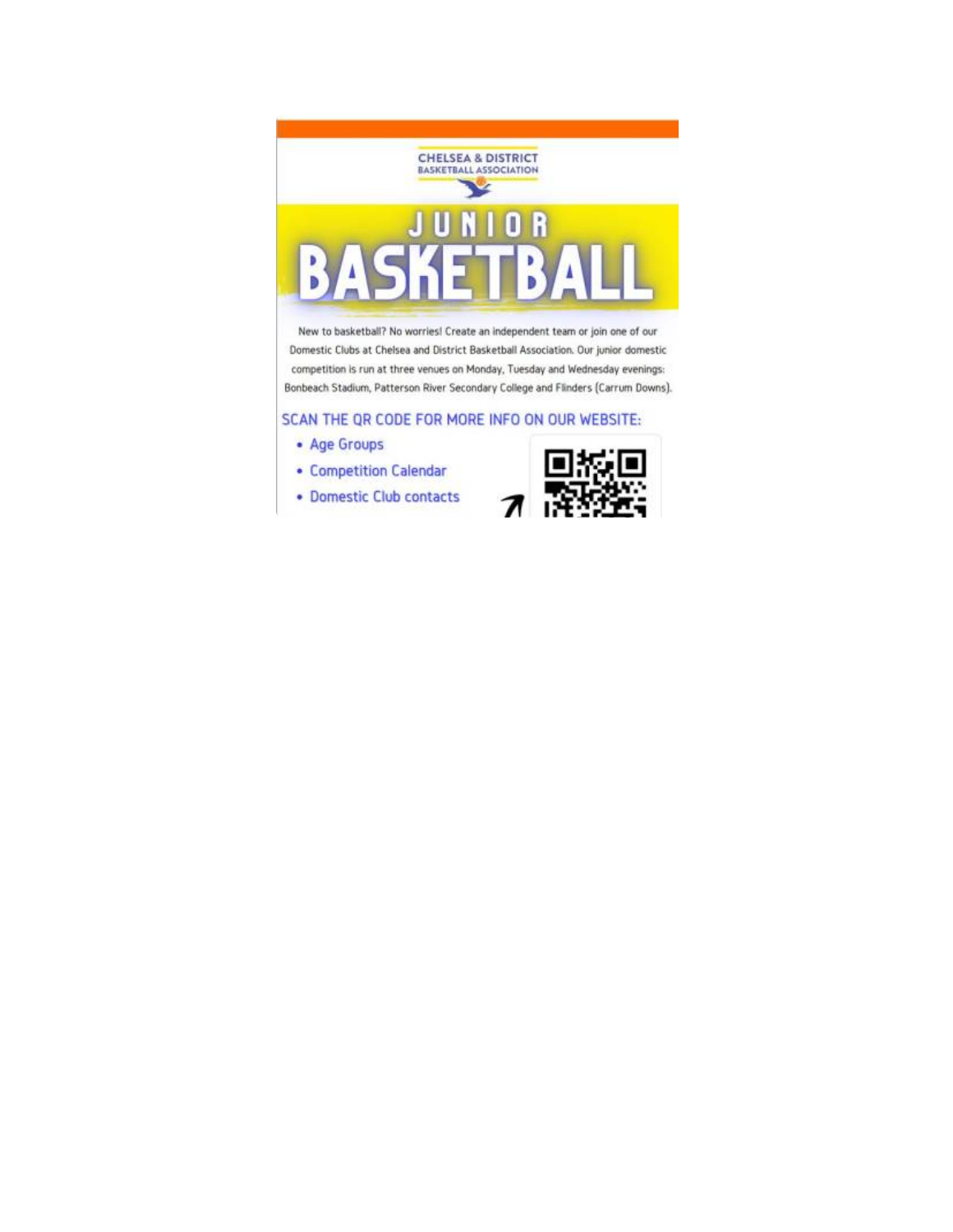## **Chelsea Community Support Services**



#### **Chelsea Community Support Services**



#### **CHRISTMAS IS COMING**

Chelsea Community Support are offering a Christmas voucher to all singles and families in our catchment who need assistance with Christmas food and toys.

If you need help for Christmas, come in and register for a hamper. You need to attend the service to be placed on the Christmas list, the list will open 1st November 2021.

Collection of hampers scheduled for 22nd and 23rd December 2021

Monday-Friday 9:30am-3:00pm \*closed public holidays

\* Do you need help with School Costs?

2021 School year.

- Address: 1a Chelsea rd., Chelsea 3196 Email: info@chelsea.org.au Web: www.chelsea.org.au
- $\ast$ Call or Drop in to make an appointment with our **Support Worker**

We are running a School Relief Program for the

SUBURBS WE COVER Carrum, Bonbeach, Patterson Lakes, Chelsea, Chelsea Heights, Edithvale, Aspendale, Aspendale Gardens and Waterways.

 $*$ 

### **2021 Term Dates**

**Week 11**

Wed 15th Dec End of Term 1pm

#### **2022 Term Dates**

**Term 1 - 31st January - 8th April 2022**